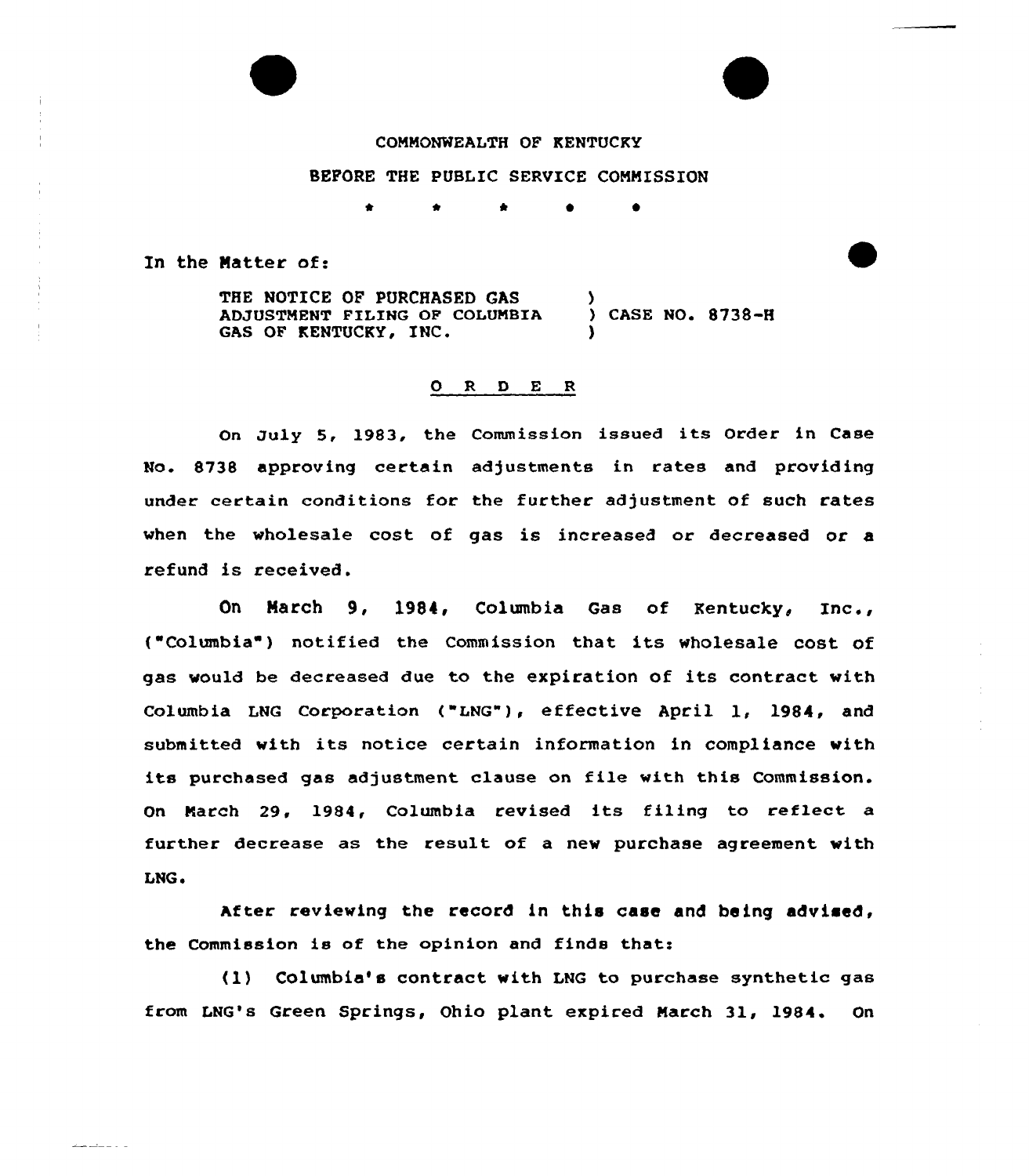

(2) On March 29, 1984, Columbia revised its notice of Nareh 9, 1984, to give effect to a new contract with LNG to purchase synthetic gas for a primary term of 18 months. Columbia vill purchase this gas at a rate <sup>5</sup> cents below Transmission's commodity rate. The contract provides for an additional monthly credit to the purchase rate to insure that the incremental cost savings that would have been realized if Columbia had purchased equivalent quantities of gas from Transmission are made directly available to Columbia's customers. LNG has reserved the authority to market its volumes to other sources if <sup>a</sup> purchaser can be located on more favorable terms.

(3) In order to give an immediate benefit of reduced gas cost, to its customers, Columbia has projected volumes to be purchased from LNG. Columbia should maintain adequate records to determine the accuracy of its projected LHG purchases and related cost. If actual purchases differ from projected to any major extent, Columbia should report the resulting amount to the Commission to net with a future refund.

(4) Columbia's revised notice of March 29, 1984, set out certain revisions in rates which Columbia proposed to place into effect, said rates being designed to pass on the wholesale decrease in gas cost in the amount of \$4,945,538 or 21.1 cents per Mcf.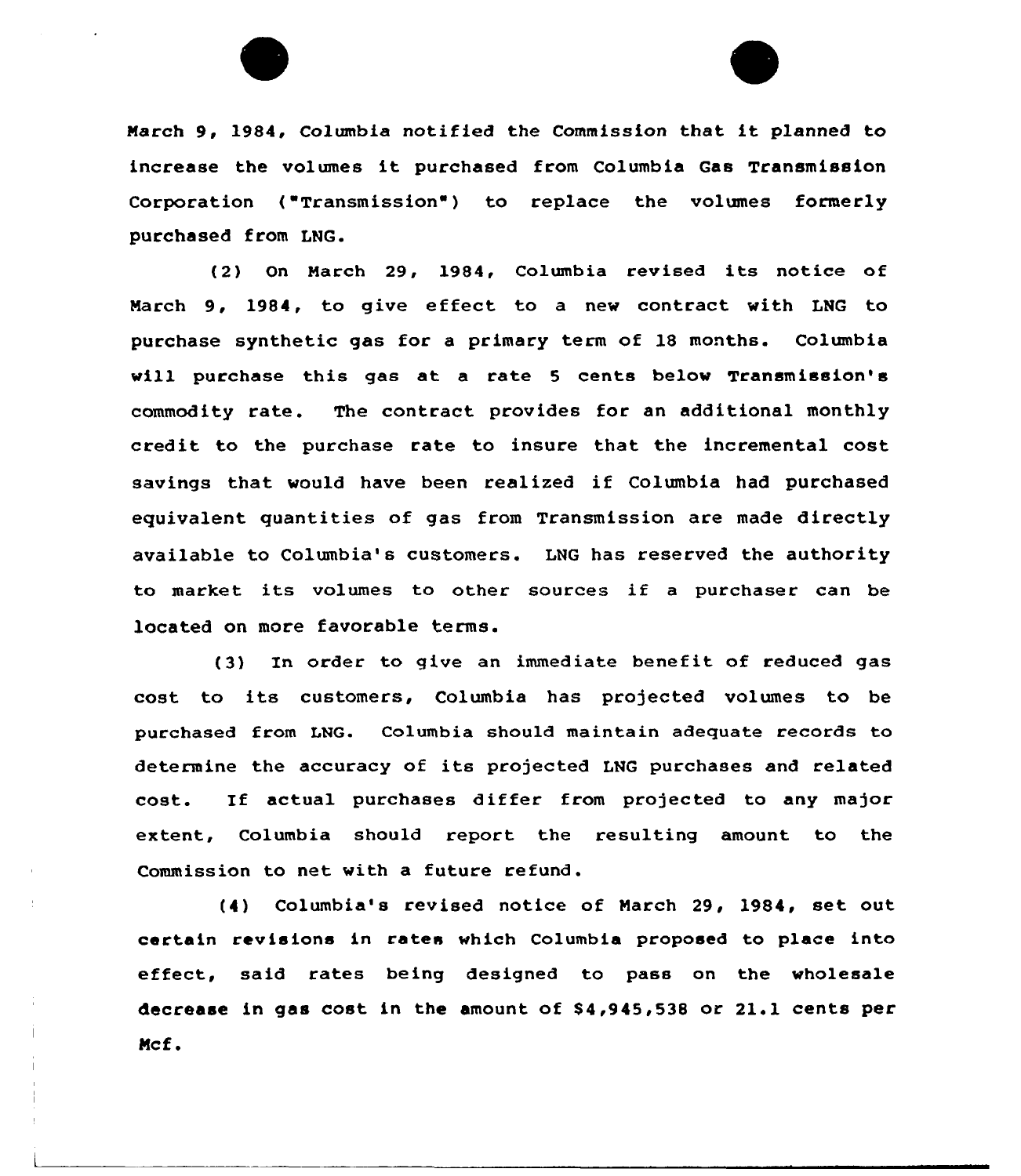(5) Columbia's adjustment in rates under the purchased gas adjustment provisions approved by the Commission in its Order in Case No. 8738 dated July 5, 1983, is fair, just and reasonable and in the public interest and should be effective with gas supplied on and after April 1, 1984.

(6) The Commission is concerned about Columbia's renewal of an agreement with LNG and will initiate an investigation to determine the reasonableness of the LNG contract and the extent to which any payments will be allowed for ratemaking.

IT IS THEREFORE ORDERED that the rates in the appendix to this Order be and they hereby are authorized effective with gas supplied on and after April 1, 1984.

IT IS FURTHER ORDERED that Columbia shall maintain sufficient records to determine the accuracy of its projected LNG purchases and cost incurred. The amount resulting from any significant difference in actual and projected purchases shall be reported to the Commission to net with a future refund. Future filings of Columbia shall contain a reconciliation of projected and actual purchases.

IT IS FURTHER ORDERED that within 30 days of the date of this Order Columbia shall file with this Commission its revised tariffs setting out the rates authorized herein.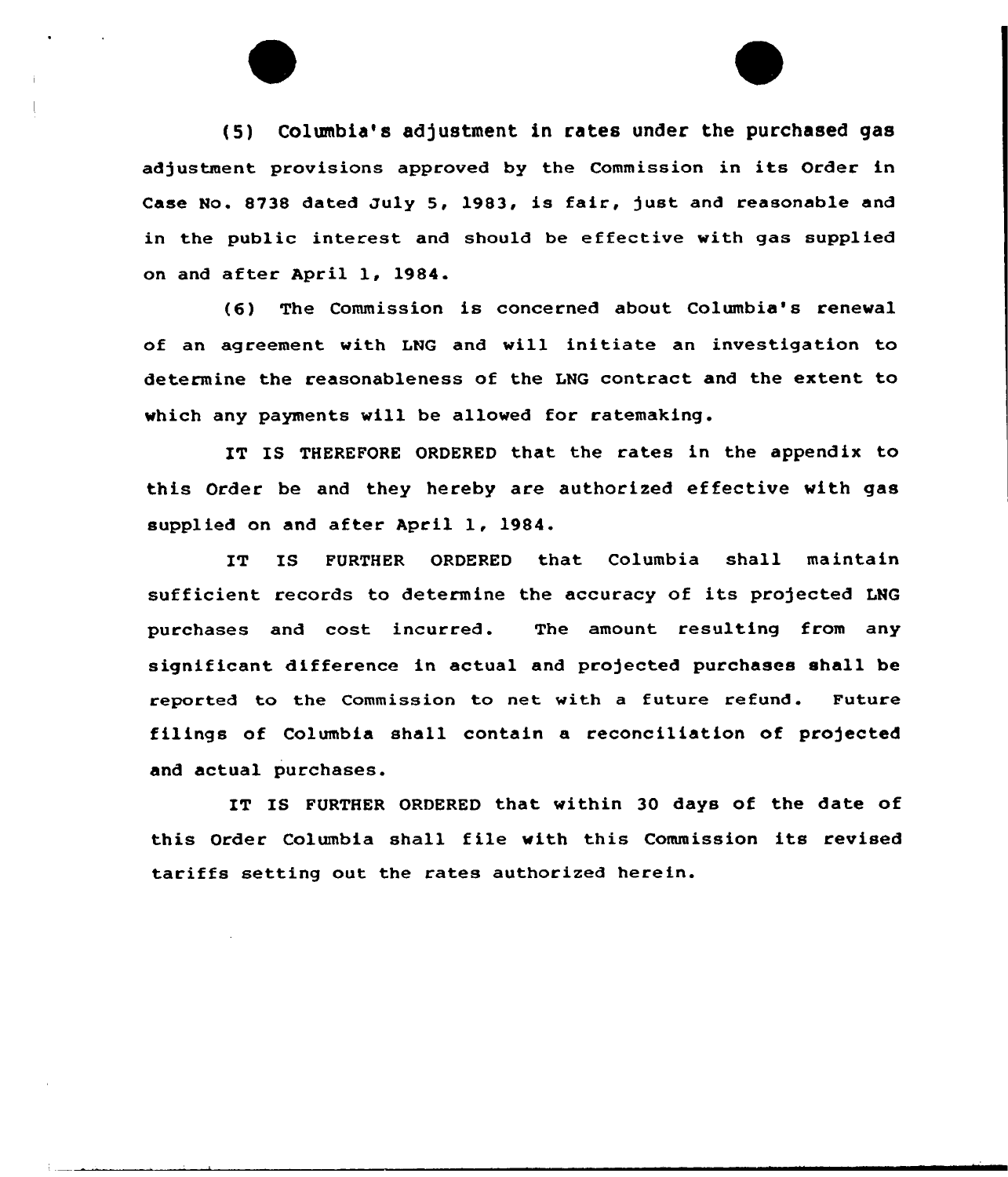

Done at Frankfort, Kentucky, this 17th day of April, 1984.

PUBLIC SERVICE CONNISSION

Chairman VICe Chairman

Commissi

 $\mathcal{L}^{\mathcal{A}}(\mathcal{A})$  and  $\mathcal{L}^{\mathcal{A}}(\mathcal{A})$  and  $\mathcal{L}^{\mathcal{A}}(\mathcal{A})$  and  $\mathcal{L}^{\mathcal{A}}(\mathcal{A})$ 

 $\varphi$  and

**ATTEST:** 

 $\bullet$ 

**Secretary**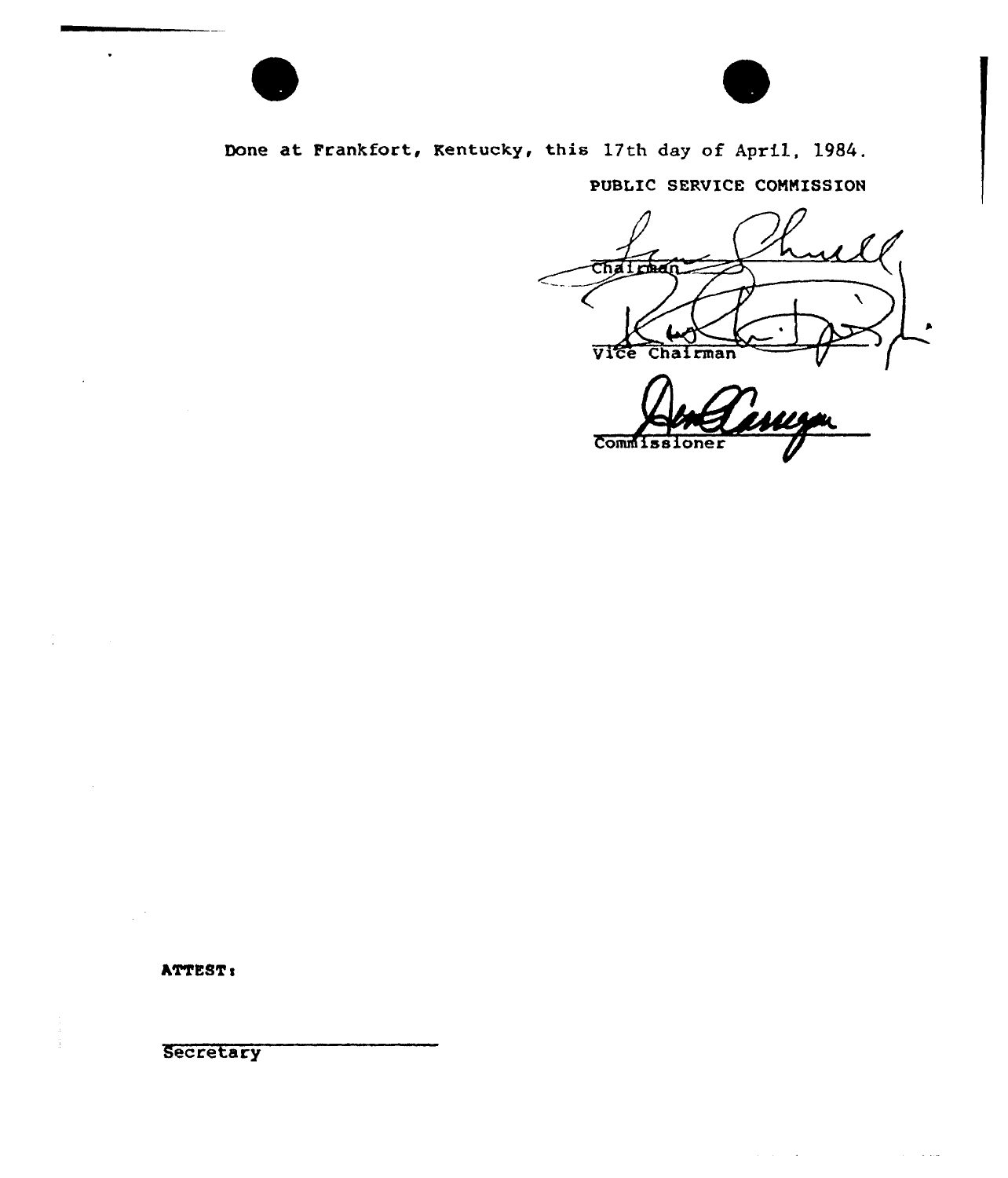



### APPENDIX A

APPENDIX TO AN ORDER OF THE KENTUCKY PUBLIC SERVICE COMMISSION IN CASE NO. 8738-H DATED April 17, 1984.

The following rates and charges are prescribed for the customers served by Columbia Gas of Kentucky, Inc. All other rates and charges not specifically mentioned herein shall remain the same as those in effect under authority of this Commission prior to the date of this Order.

# GENERAL SERVICE RATE SCHEDULE — GS Residential

Commodity Charge:<br>First 50 Mcf per month 0 \$5.595 per Mcf<br>All Over 50 Mcf per month 0 \$5.411 per Mcf 50 Mcf per month  $e$  \$5.411 per Mcf

GENERAL sERvIcE RATE sCHEDULE - GS-Commercial and Industrial

Commodity Charge:<br>
First 200 Mcf per month @ \$5.827 per Mcf<br>
All Over 200 Mcf per month @ \$5.680 per Mcf 200 Mcf per month @ \$5.680 per Mcf

RATE SCHEDULE FC-1

## FIRM AND CURTAILABLE GAS SERVICE - OPTIONAL

Firm Volume (Daily Firm Volume Times Number of Days in Month)

First  $1,000$  Mcf per month  $0.55.748$  per Mcf Over  $1,000$  Mcf per month  $0$  \$5.698 per Mcf

Curtailable Volume

\$5.549 per Mcf of Curtailable Volume of gas delivered hereunder each billing month.

# AVAILABILITY OF EXCESS GAS

In the event Buyer shall desire to purchase on any day gas in excess of Buyer's specified Maximum Daily Volume, Buyer shall inform the Seller and if the Seller is able to<br>provide such excess gas required by Buyer from its such excess gas required by Buyer from its operations, Seller shall make such excess gas available at the rate of \$5.549 per Mcf.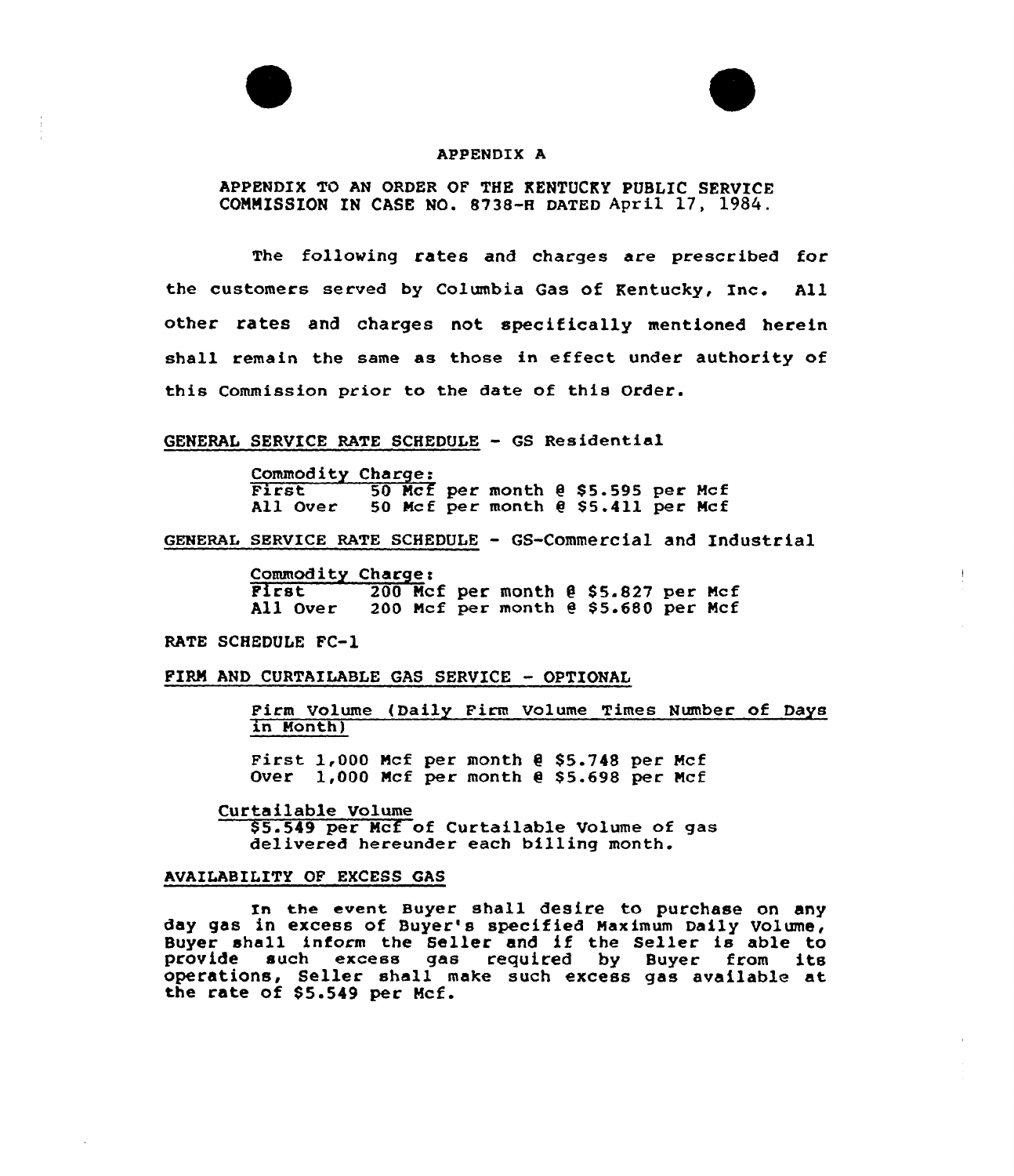



If such excess gas cannot be made available to Buyer from<br>Seller's own operations, Seller may comply with such request<br>to the extent that excess gas is temporarily available from to the extent that excess gas is temporarily available from Seller's gas supplier, in order to provide gas which otherwise would not be available. Such excess volume taken shall be paid for at the rate of  $$4.87$  per Mcf.

On any day when Buyer has been notified to curtail deliveries, Buyer may request excess gas and to the extent such excess gas can he obtained from Seller's supplier, Buyer shall pay Seller at the rate of \$4.87 per Mcf for all such volumes taken which would otherwise not be available.

RATE SCHEDULE FI-1 FIRM AND INTERRUPTIBLE GAS SERVICE - OPTIONAL

# Daily Firm Volume

First  $5,000$  Mcf per month  $e$  \$5.673 per Mcf Over  $5,000$  Mcf per month  $0.55.642$  per Mcf

### Daily Interruptible Volume

85.462 per Mcf of Daily Interruptible Volume of gas delivered hereunder each billing month.

## AVAILABILITY QF EXCESS GAS

In the event Buyer shall desire to purchase on any day gas in excess of Buyer's specified Maximum Daily Uolume, Buyer shall inform the Seller and if the Seller is able to<br>provide such excess gas required by Buyer from its provide such excess gas required by Buyer from operations, Seller shall make such excess gas available at the rate of 85.462 per Mcf.

If such excess gas cannot be made available to Buyer from<br>Seller's own operations, Seller may comply with such request<br>to the extent that excess gas is temporarily available from to the extent that excess gas is temporarily available from Seller's gas supplier, in order to provide gas which otherwise would not be available. Such excess volume taken shall be paid for at the rate of \$4.87 per Mcf.

On any day when Buyer has been notified to curtail deliveries, Buyer may request excess gas and to the extent shall pay Seller at the rate of \$4.87 per Mcf for all such volumes taken which would otherwise not be available.